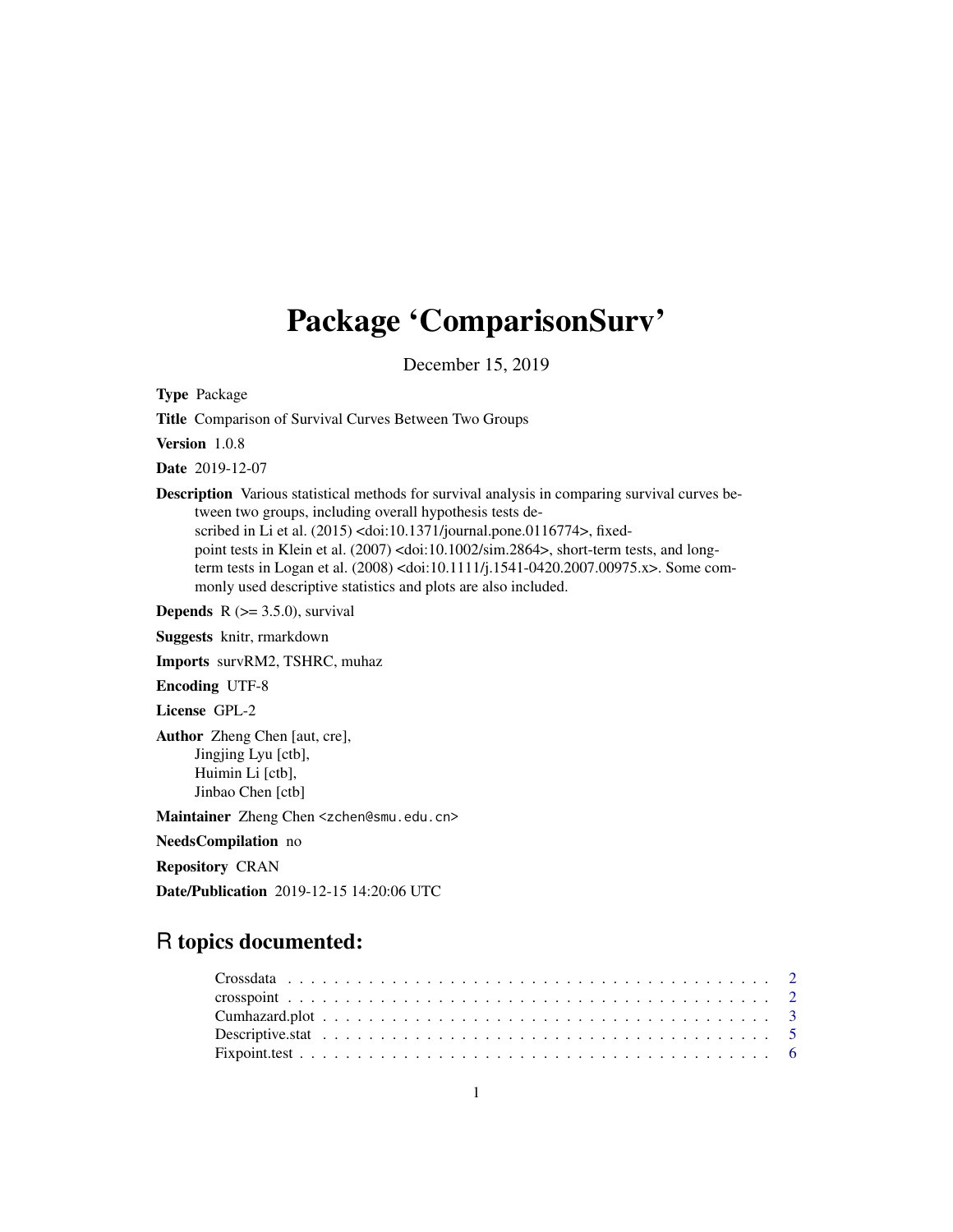## <span id="page-1-0"></span>2 crosspoint

| Index |  |  | 14 |
|-------|--|--|----|
|       |  |  |    |
|       |  |  |    |
|       |  |  |    |
|       |  |  |    |
|       |  |  |    |
|       |  |  |    |
|       |  |  |    |

Crossdata *The Data with Survival Curves Crossed*

## Description

Crossdata is a dataset from simulation, which is violated the proportional hazard ratio assumption.

## Usage

data(Crossdata)

#### Format

A data frame with 200 observations on the following 3 variables.

time The follow up time for right censored data.

status The status indicator, normally 1=event, 0=alive or right censored.

group The group indicator for comparison, 0= control group, 1= treatment group.

#### Examples

data(Crossdata)

<span id="page-1-1"></span>

| crosspoint | Produce The Cross Time Point When Two Survival Curves Crossed |  |  |  |  |
|------------|---------------------------------------------------------------|--|--|--|--|
|            | Each Other                                                    |  |  |  |  |

## Description

A function used to produce the cross time points in two survival curves.

#### Usage

crosspoint(time,status,group)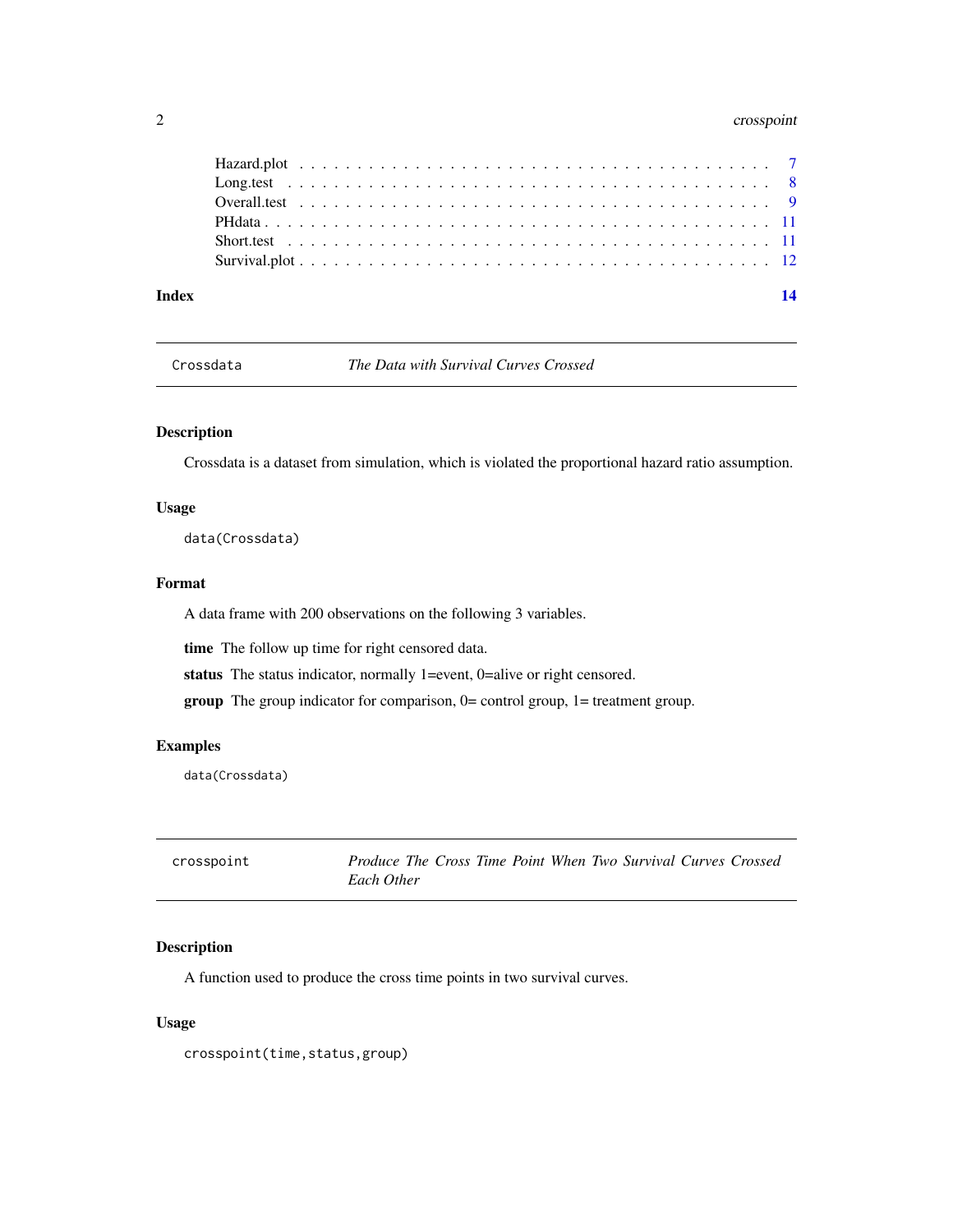## <span id="page-2-0"></span>Cumhazard.plot 3

#### **Arguments**

| time   | The follow up time for right censored data.                                   |
|--------|-------------------------------------------------------------------------------|
| status | The status indicator, normally 1=event, 0=alive or right censored.            |
| group  | The group indicator for comparison, and the elements of this vector must take |
|        | either 0 or 1. Normally, $0=$ control group, $1=$ treatment group.            |

#### Value

A list containing the following components:

crosspoint The crossing time points between two survival curves. When there is no crossing between two survival curves, the program will stop with "There is no crossing exists".

## Note

The crosspoint function only used to find the cross time point in survival curves.

#### Examples

```
#get 'Crossdata' from package
data(Crossdata)
data1<-Crossdata
#get cross point
#two survival curves crossing at 1.72832 years
crosspoint(data1$time,data1$status,data1$group)
#
#get 'PHdata' from package
data(PHdata)
data2<-PHdata
#when there exists no crossing
#the program will stop "There is no crossing exists"
# Not run: crosspoint(data2$time,data2$status,data2$group)
```
<span id="page-2-1"></span>Cumhazard.plot *Plot for Cumulative Hazard Function*

#### Description

A function used to plot the curves of cumulative hazard function.

#### Usage

```
Cumhazard.plot(time,status,group,col=c(1,4),lwd=c(1,1),lty=c(1,1)
               ,lab.x="",lab.y="",legend=FALSE,local.x=NULL,local.y=NULL
               ,legend.0="",legend.1="")
```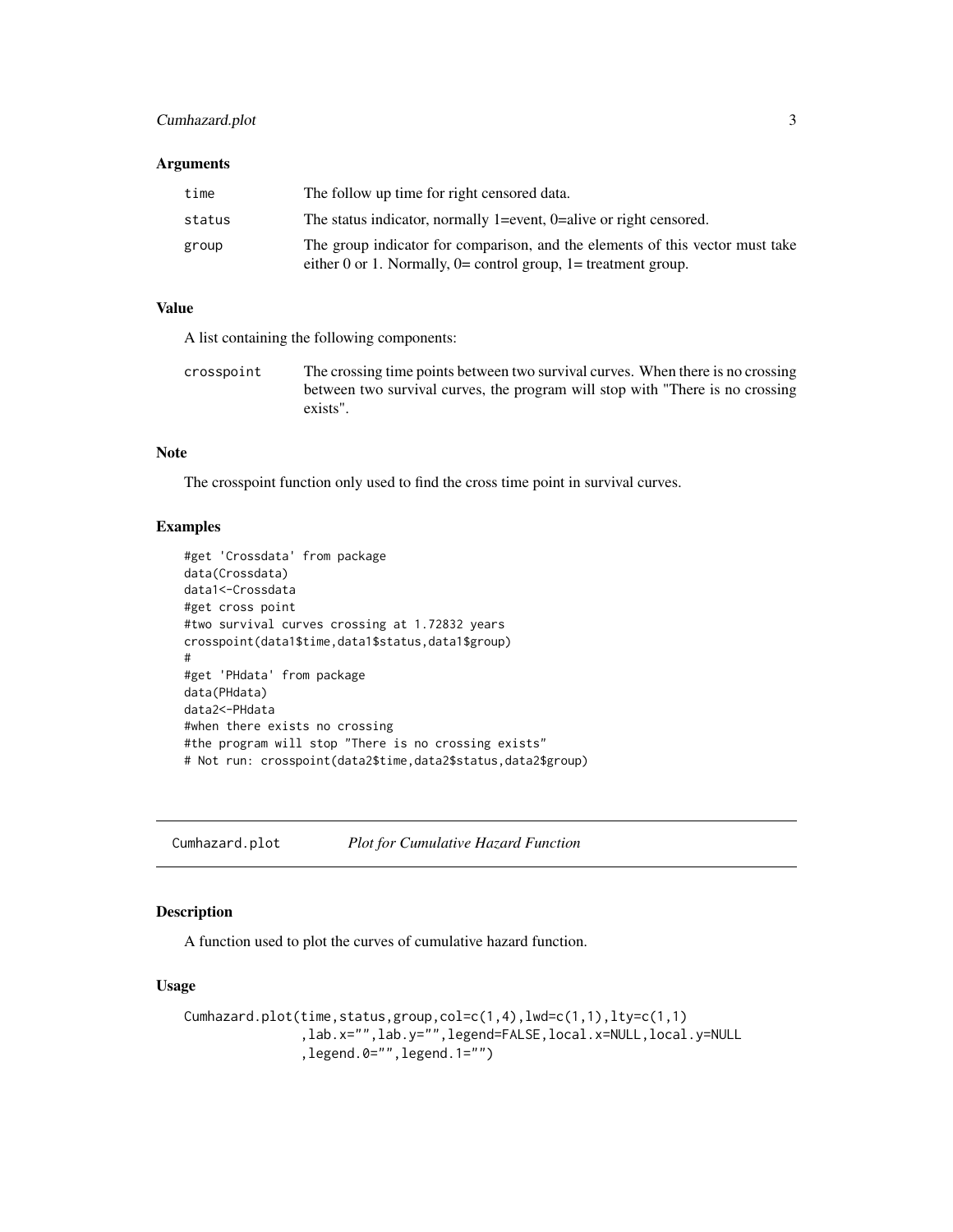## <span id="page-3-0"></span>Arguments

| time     | The follow up time for right censored data.                                                                                                         |
|----------|-----------------------------------------------------------------------------------------------------------------------------------------------------|
| status   | The status indicator, normally 1=event, $0$ =alive or right censored.                                                                               |
| group    | The group indicator for comparison, and the elements of this vector must take<br>either 0 or 1. Normally, $0=$ control group, $1=$ treatment group. |
| col      | A vector of integers specifying colors for each group. The default value is $c(1,4)$ .                                                              |
| lwd      | A vector of numeric values for line widths. The default value is $c(1,1)$ .                                                                         |
| lty      | A vector of integers specifying line types for each curve. The default value is<br>$c(1,1)$ .                                                       |
| lab.x    | Label given to the x-axis.                                                                                                                          |
| lab.y    | Label given to the y-axis.                                                                                                                          |
| legend   | An indicator variable for adding a legend. If it is present this implies leg-<br>end=FALSE.                                                         |
| local.x  | Changed the x-axis scale for the legend if legend=TRUE.                                                                                             |
| local.y  | Changed the y-axis scale for adding a legend if legend=TRUE.                                                                                        |
| legend.0 | Label given to the control group if legend=TRUE.                                                                                                    |
| legend.1 | Label given to the treatment group if legend=TRUE.                                                                                                  |

#### Value

None

## See Also

[Survival.plot](#page-11-1),[Hazard.plot](#page-6-1)

```
#get 'Crossdata' from package
data(Crossdata)
data1<-Crossdata
#
#get cumulative hazard plot
Cumhazard.plot(data1$time, data1$status, data1$group, lab.x='Time', lab.y='Cumulative hazard'
               ,col=c(1,4), lwd=c(3,3), lty=c(1,1), legend=TRUE, local.x=0, local.y=3
               ,legend.0='group0', legend.1='group1')
```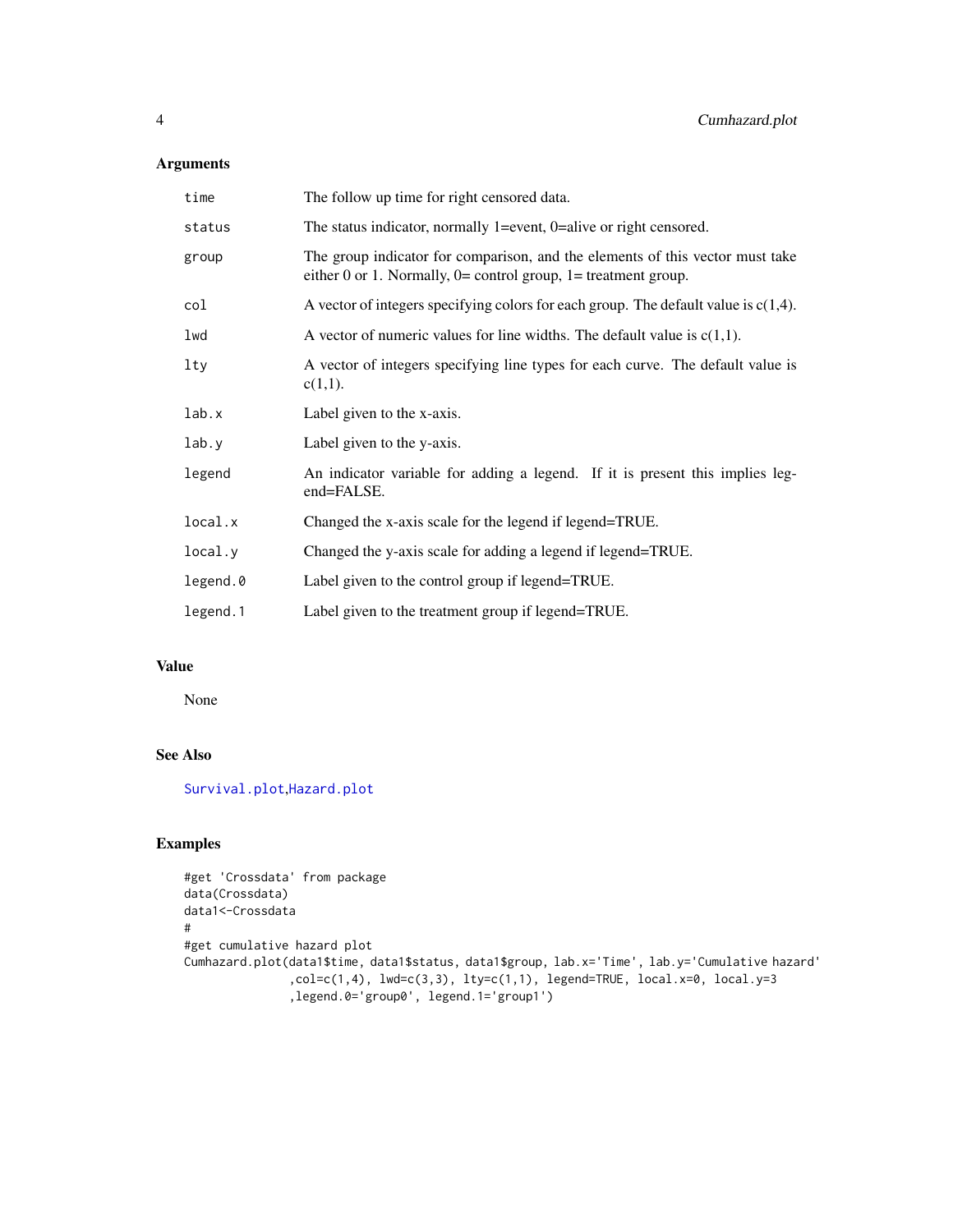<span id="page-4-0"></span>Descriptive.stat *Summarize Descriptive Statistics Commonly Used in Survival Data*

#### Description

A function used to produce result summaries of the results of various descriptive statistics.

#### Usage

Descriptive.stat(time, status, group, tau=NULL, alpha=0.05)

## Arguments

| time   | The follow up time for right censored data.                                                                                                                                                                                                                                             |
|--------|-----------------------------------------------------------------------------------------------------------------------------------------------------------------------------------------------------------------------------------------------------------------------------------------|
| status | The status indicator, normally 1=event, $0$ =alive or right censored.                                                                                                                                                                                                                   |
| group  | The group indicator for comparison, and the elements of this vector must take<br>either 0 or 1. Normally, $0=$ control group, $1=$ treatment group.                                                                                                                                     |
| tau    | The truncation time point for the RMST calculation, which needs to be smaller<br>than or equal to the minimum of the largest observed time in each of the two<br>groups. When tau=NULL, the default value (the minimum of the largest event<br>time in each of the two groups) is used. |
| alpha  | The significance level, the default is 0.05.                                                                                                                                                                                                                                            |

## Value

A list containing the following components:

|               | result.summary The summary statistics in each group, including sample.size, the number of<br>event (event.num), cencoring.rate, max.event.time, and the percentile of 0.25<br>survival (time. $25$ ) and 0.75 survival (time. $75$ ).                                                                                   |
|---------------|-------------------------------------------------------------------------------------------------------------------------------------------------------------------------------------------------------------------------------------------------------------------------------------------------------------------------|
| result.mean   | The results of mean survival time in each group.                                                                                                                                                                                                                                                                        |
| result.median | The results of median survival time in each group.                                                                                                                                                                                                                                                                      |
| tau           | The truncation time point for the restricted mean survival time (RMST) calcu-<br>lation, which needs to be smaller than or equal to the minimum of the largest<br>observed time in each of the two groups. The default value tau=NULL means<br>the minimum of the largest event time in each of the two groups is used. |
| result.RMST   | The results of RMST in each group. See references for details.                                                                                                                                                                                                                                                          |

```
#get 'PHdata' from package
data(PHdata)
data1<-PHdata
#
#get result of descriptive statistics
Descriptive.stat(data1$time, data1$status, data1$group)
```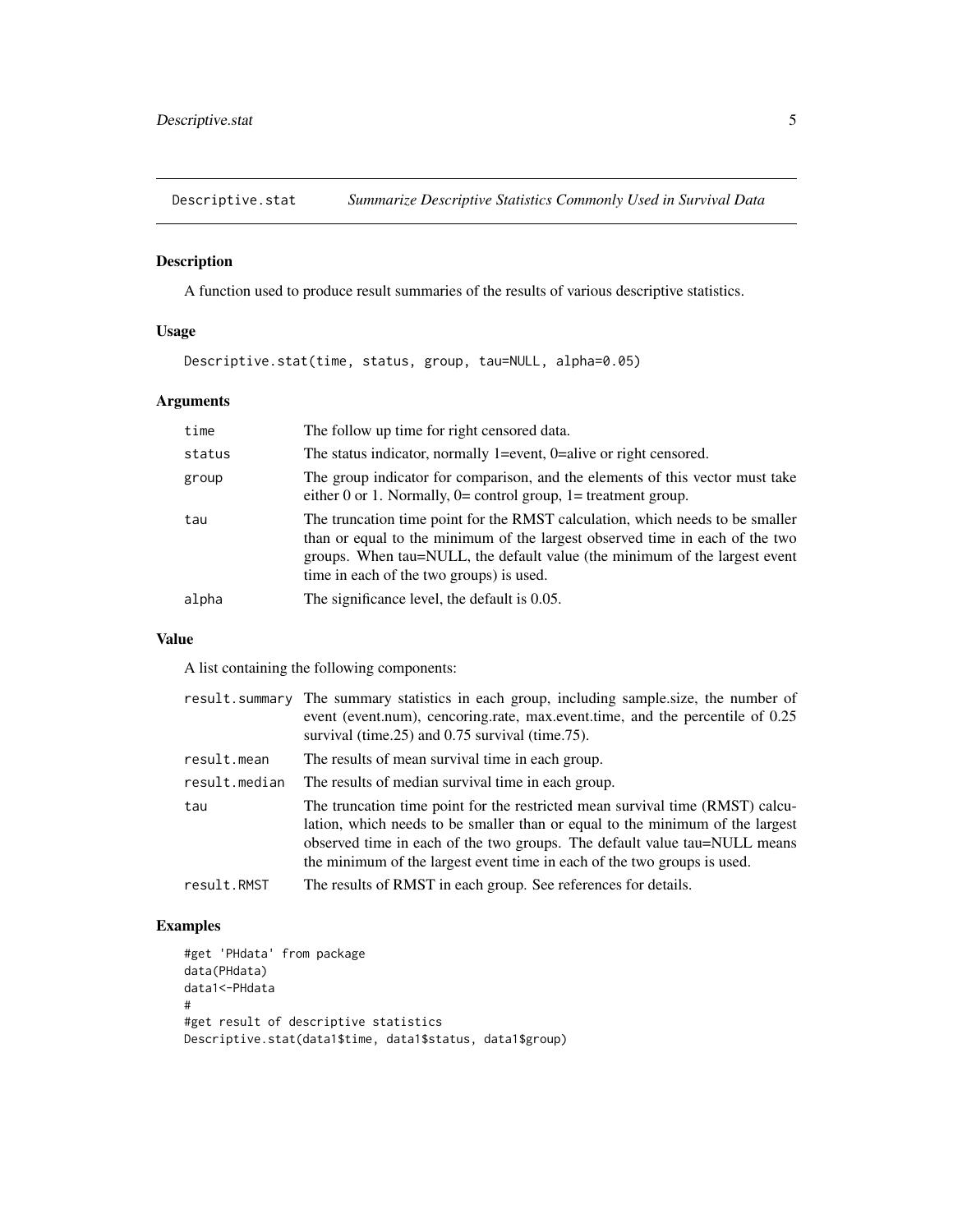<span id="page-5-0"></span>

## Description

A function used to produce the results of various statistical inference methods for testing at a fixed time point.

#### Usage

Fixpoint.test(time, status, group, t0)

## Arguments

| time   | The follow up time for right censored data.                                                                                                         |
|--------|-----------------------------------------------------------------------------------------------------------------------------------------------------|
| status | The status indicator, normally 1=event, $0$ =alive or right censored.                                                                               |
| group  | The group indicator for comparison, and the elements of this vector must take<br>either 0 or 1. Normally, $0=$ control group, $1=$ treatment group. |
| t0     | The fixed time point for testing.                                                                                                                   |

## Value

A list containing the following components:

| est.g0      | The estimation of survival rates at the fixed timepoint for control group.                                                       |
|-------------|----------------------------------------------------------------------------------------------------------------------------------|
| est.g1      | The estimation of survival rates at the fixed time point for treatment group.                                                    |
| test        | The results of statistical inference at the fixed timepoint.                                                                     |
| method      | Containing 5 types of statistical inference methods: naive, log, cloglog, arcsin,<br>and logist. See more details in references. |
| t0          | The prespecified fixed time point.                                                                                               |
| est         | The survival rate at the prespecified timepoint.                                                                                 |
| lower.95.CI | The lower 95 percent pointwise confidence interval for the survival function.                                                    |
| upper.95.CI | The upper 95 percent pointwise confidence interval for the survival function.                                                    |
| statistic   | The statistics of corresponding methods.                                                                                         |
| pvalue      | The test P value of corresponding methods.                                                                                       |

## References

[1]Klein JP, Logan B, Harhoff M, et al. Analyzing survival curves at a fixed point in time. Statistics in Medicine, 2007, 26(24):4505-4519. [2]Anderson JR, Pike LBC. Approximate Confidence Intervals for Probabilities of Survival and Quantiles in Life-Table Analysis. Biometrics, 1982, 38(2):407-416.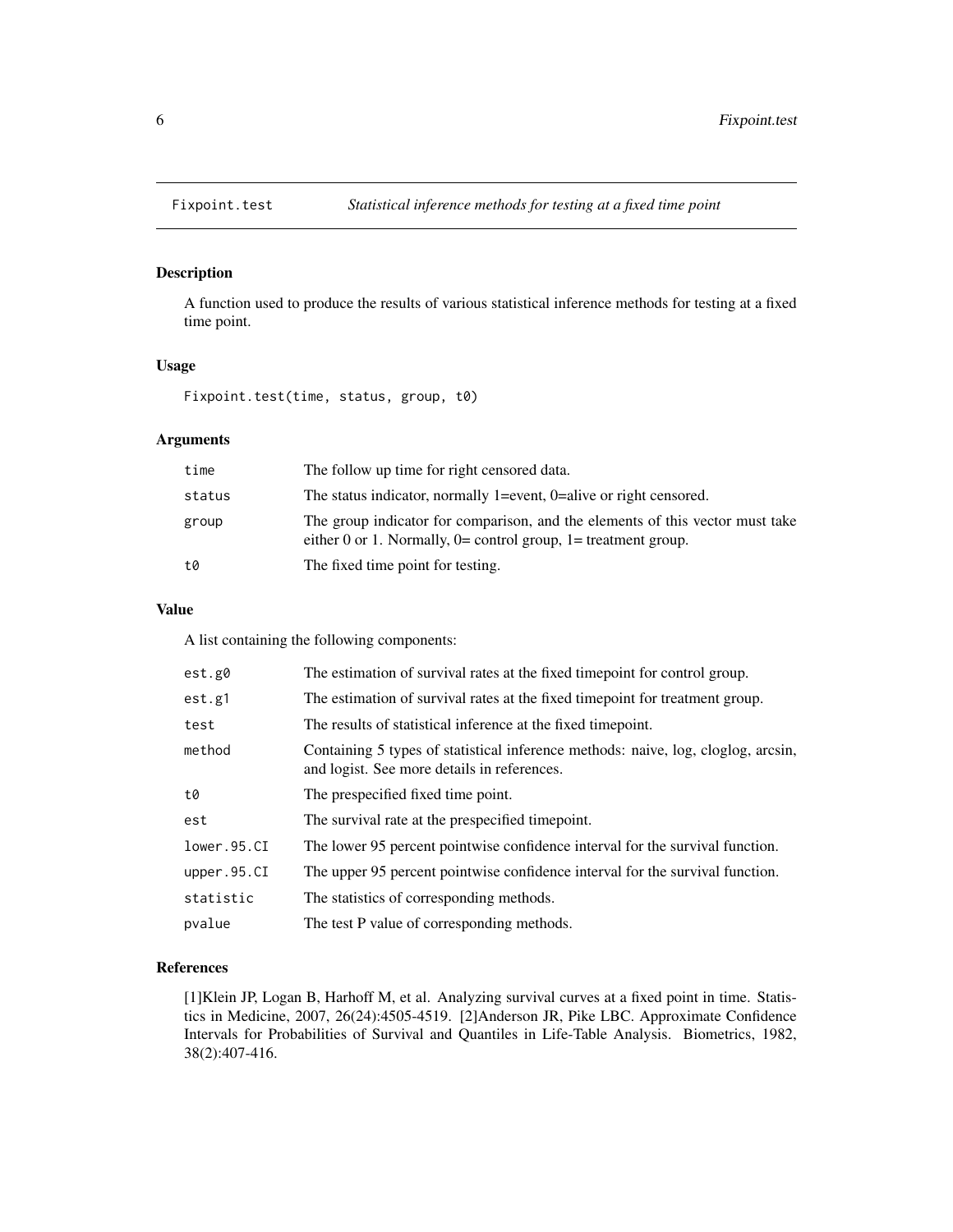## <span id="page-6-0"></span>Hazard.plot 7

## Examples

```
#get 'Crossdata' from package
data(Crossdata)
data1<-Crossdata
#
#if there exist differences at 6 months and 12 months
Fixpoint.test(data1$time,data1$status,data1$group,t0=0.5)
Fixpoint.test(data1$time,data1$status,data1$group,t0=1)
```
#### <span id="page-6-1"></span>Hazard.plot *Plot for Kernel-Based Hazard Function*

## Description

A function used to plot the hazard functions. The hazard functions are estimated from right censored data using kernel-based methods.

## Usage

```
Hazard.plot(time,status,group,max.0=NULL,max.1=NULL
            ,col=c(1,4),lwd=c(1,1),lty=c(1,1)
            ,lab.x="",lab.y="",legend=FALSE
            ,local.x=NULL,local.y=NULL,legend.0="",legend.1="")
```
## Arguments

| time     | The follow up time for right censored data.                                                                                                         |
|----------|-----------------------------------------------------------------------------------------------------------------------------------------------------|
| status   | The status indicator, normally 1=event, $0$ =alive or right censored.                                                                               |
| group    | The group indicator for comparison, and the elements of this vector must take<br>either 0 or 1. Normally, $0=$ control group, $1=$ treatment group. |
| max.0    | A numeric value of the maximum horizontal plot coordinate in control group.<br>The default value is max.0=NULL.                                     |
| max.1    | A numeric value of the maximum horizontal plot coordinate in treatment group.<br>The default value is max.0=NULL.                                   |
| col      | A vector of integers specifying colors for each group. The default value is $c(1,4)$ .                                                              |
| lwd      | A vector of numeric values for line widths. The default value is $c(1,1)$ .                                                                         |
| lty      | A vector of integers specifying line types for each curve. The default value is<br>$c(1,1)$ .                                                       |
| lab.x    | Label given to the x-axis.                                                                                                                          |
| lab.y    | Label given to the y-axis.                                                                                                                          |
| legend   | An indicator variable for adding a legend. If it is present this implies leg-<br>end=FALSE.                                                         |
| local.x  | Changed the x-axis scale for the legend if legend=TRUE.                                                                                             |
| local.y  | Changed the y-axis scale for adding a legend if legend=TRUE.                                                                                        |
| legend.0 | Label given to the control group if legend=TRUE.                                                                                                    |
| legend.1 | Label given to the treatment group if legend=TRUE.                                                                                                  |
|          |                                                                                                                                                     |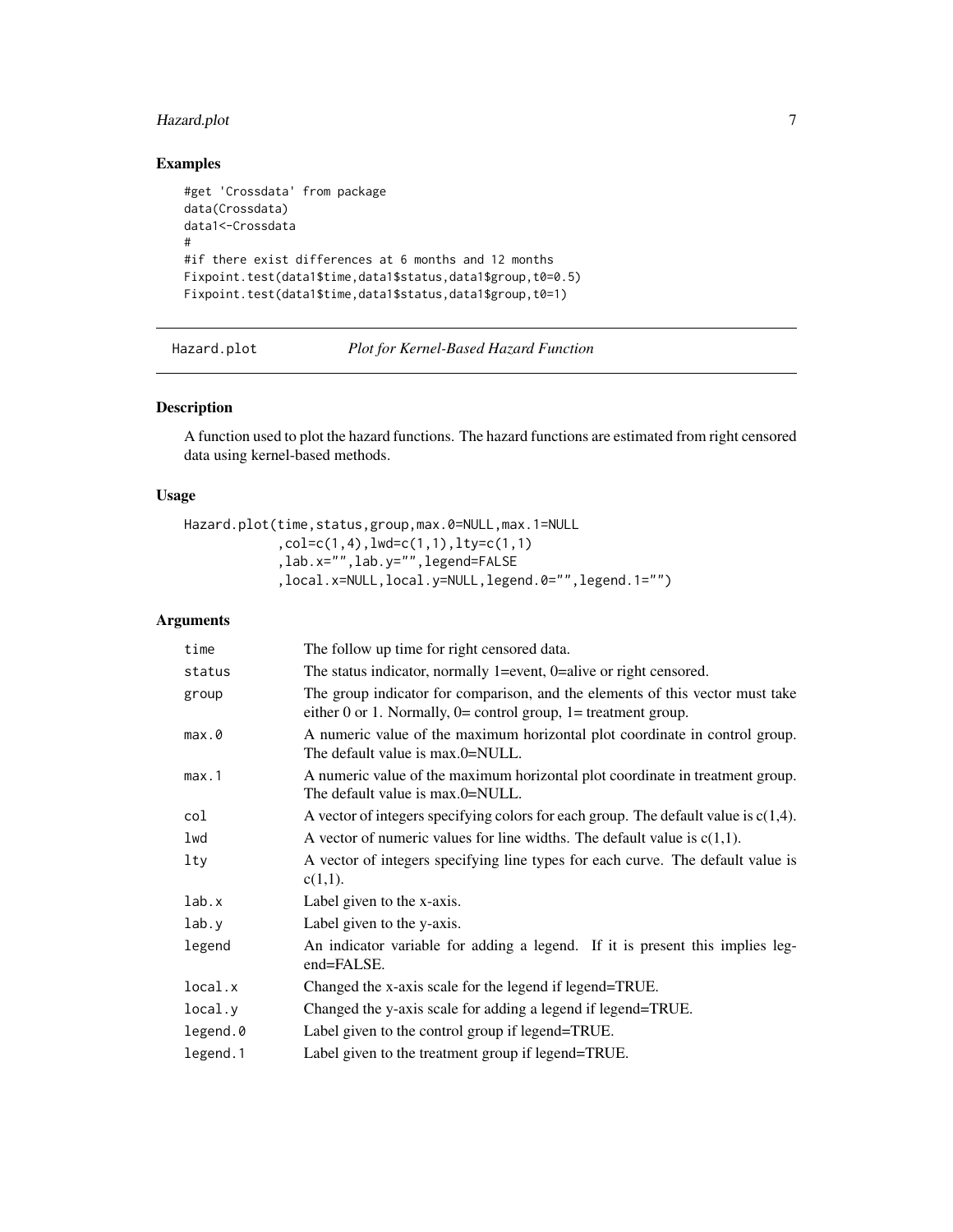#### Value

None

#### Note

In Hazard.plot, the kernel estimates are based on the package "muhaz". Here, the algorithm method is the "same bandwidth for all grid points", and the biquadratic is of the boundary kernel function to be used. More details can be found in package "muhaz", the function of muhaz.

## See Also

[Survival.plot](#page-11-1),[Cumhazard.plot](#page-2-1)

#### Examples

```
#get 'Crossdata' from package
data(Crossdata)
data1<-Crossdata
#
#get kernel smooth hazard plot
Hazard.plot(data1$time, data1$status, data1$group, max.0=NULL,max.1=NULL
            , lab.x='Time', lab.y='Smooth hazard ratio'
            , col=c(1,4), lwd=c(3,3), lty=c(1,1), legend=TRUE, local.x=2.7, local.y=1.25
            , legend.0='group0', legend.1='group1')
```
<span id="page-7-1"></span>Long.test *Statistical Inference Methods for Testing After a Specified Time Point*

## Description

A function used to produce the results of statistical inference methods for testing the difference after a specified time point.

#### Usage

```
Long.test(time,status,group,t0)
```
#### Arguments

| time   | The follow up time for right censored data.                                                                                                         |
|--------|-----------------------------------------------------------------------------------------------------------------------------------------------------|
| status | The status indicator, normally 1=event, $0$ =alive or right censored.                                                                               |
| group  | The group indicator for comparison, and the elements of this vector must take<br>either 0 or 1. Normally, $0=$ control group, $1=$ treatment group. |
| t0     | The cut-point time, which should larger than the minimum of non-censored time<br>and also less than the maximum of non-censored time.               |

<span id="page-7-0"></span>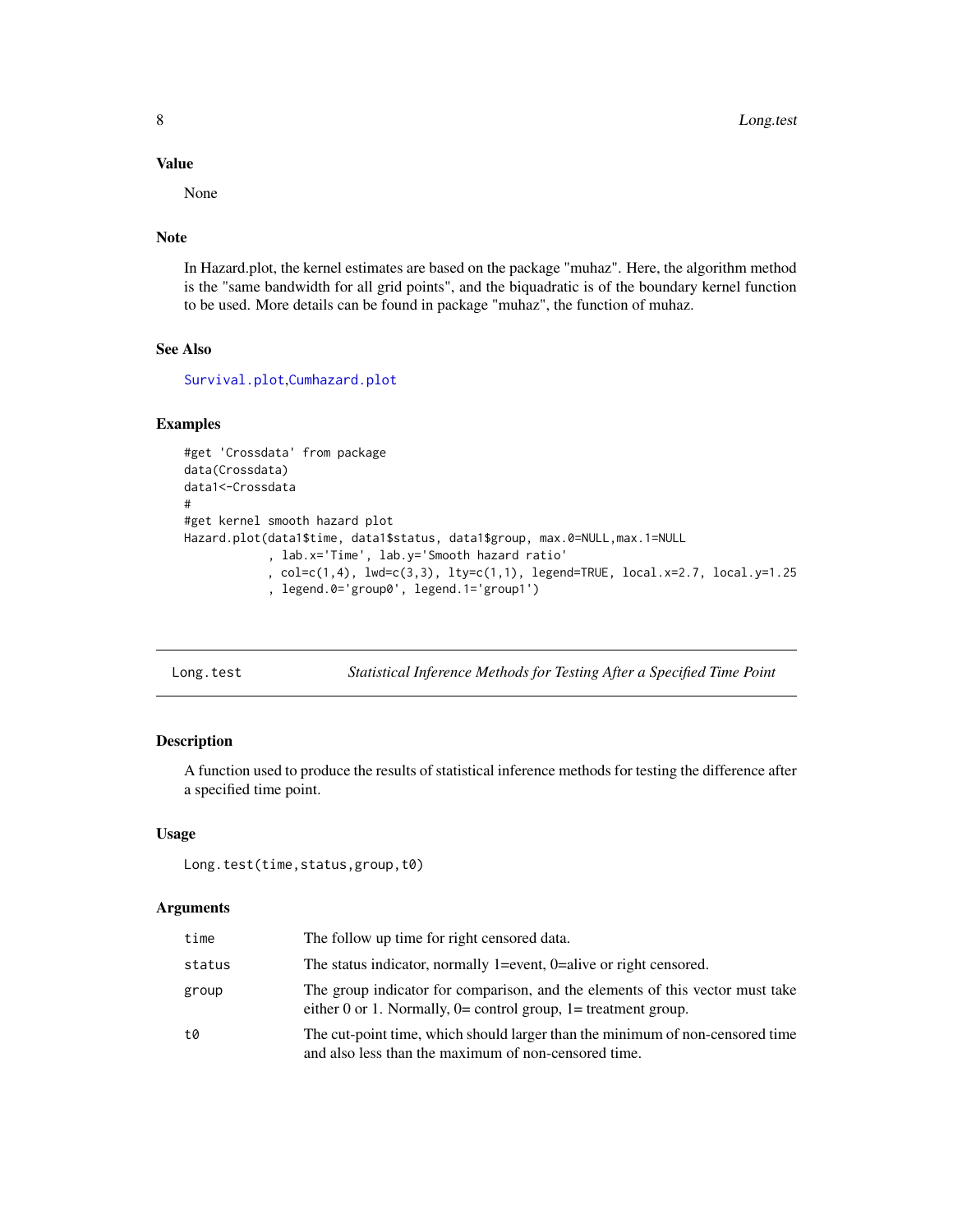#### <span id="page-8-0"></span>Overall.test 9

#### Value

A list containing the following components:

| method    | Containing 4 statistical inference methods: partial log-rank, Zols, Zspp, and<br>Chi-square (Oua). See more details in references. |
|-----------|------------------------------------------------------------------------------------------------------------------------------------|
| t0        | The prespecified cut-point time.                                                                                                   |
| statistic | The statistics of corresponding methods.                                                                                           |
| pvalue    | The test P value of corresponding methods.                                                                                         |

## Note

The partial log-rank method is different from the log-rank method in overall.test. Here, the "partial" means let all observations left truncated at the cut-point time t0.

## References

Logan BR, Klein JP, Zhang M. Comparing Treatments in the Presence of Crossing Survival Curves: An Application to Bone Marrow Transplantation. Biometrics, 2008, 64(3): 733-740.

## See Also

[crosspoint](#page-1-1),[Short.test](#page-10-1)

#### Examples

```
#get 'Crossdata' from package
data(Crossdata)
data1<-Crossdata
#
#get cross point
crosspoint(data1$time,data1$status,data1$group)
#two survival curves crossing at 1.72832 years
#
#get the result after cross point (t0=1.73)
Long.test(data1$time,data1$status,data1$group,t0=1.73)
```
Overall.test *Statistical Inference Methods for Overall Hypothesis Tests*

## Description

A function used to produce the results of various statistical inference methods for overall hypothesis testing, along with the test result of proportional hazards assumption.

#### Usage

```
Overall.test(time, status, group, tau=NULL, nperm=500, seed=12345)
```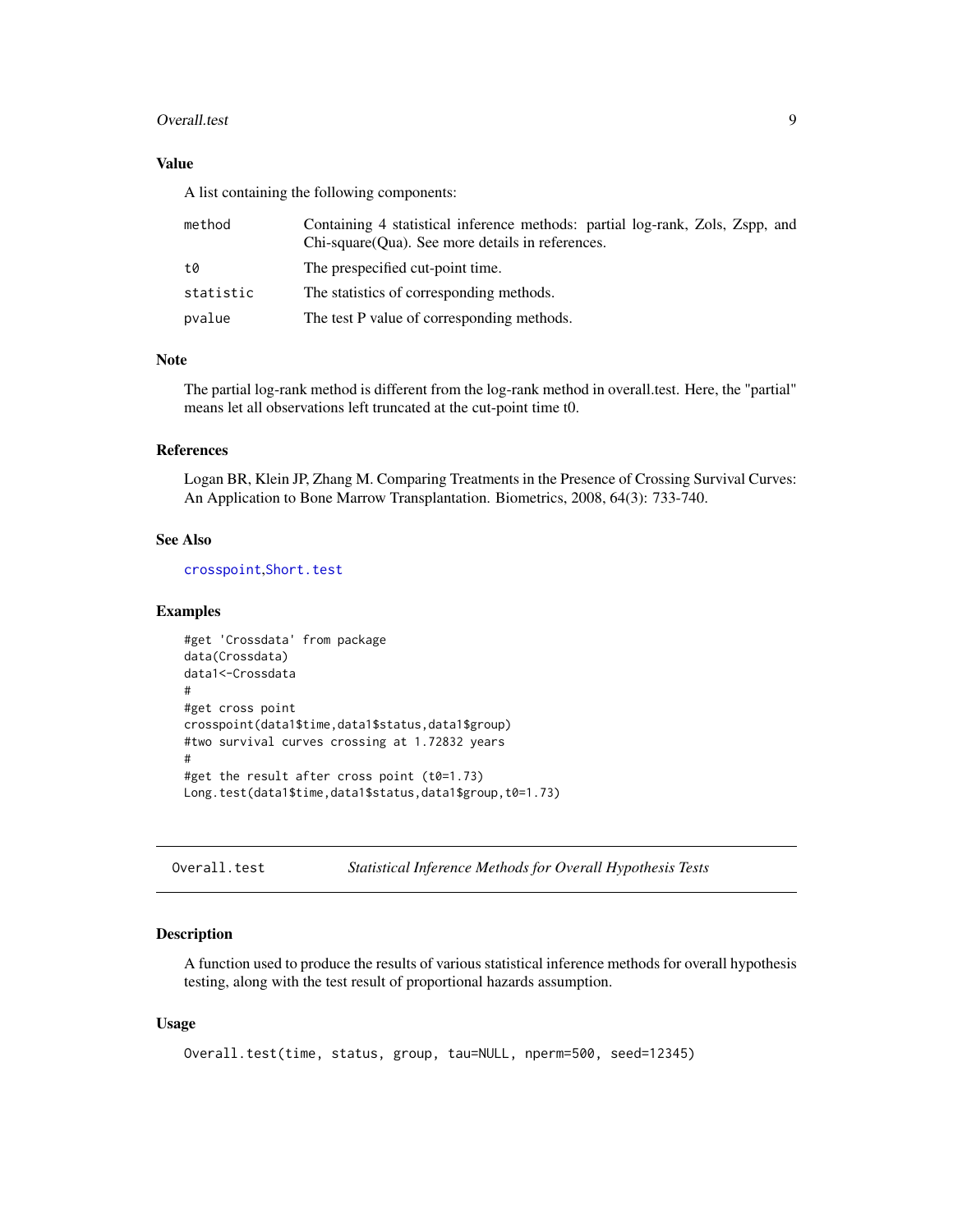#### **Arguments**

| time   | The follow up time for right censored data.                                                                                                                                                                                                                                             |
|--------|-----------------------------------------------------------------------------------------------------------------------------------------------------------------------------------------------------------------------------------------------------------------------------------------|
| status | The status indicator, normally 1=event, $0$ =alive or right censored.                                                                                                                                                                                                                   |
| group  | The group indicator for comparison, and the elements of this vector must take<br>either 0 or 1. Normally, $0=$ control group, $1=$ treatment group.                                                                                                                                     |
| tau    | The truncation time point for the RMST calculation, which needs to be smaller<br>than or equal to the minimum of the largest observed time in each of the two<br>groups. When tau=NULL, the default value (the minimum of the largest event<br>time in each of the two groups) is used. |
| nperm  | The times of permutation in area between survival curves (ABS) permutation<br>test, with default nperm=500.                                                                                                                                                                             |
| seed   | The seed number, with default seed=12345.                                                                                                                                                                                                                                               |

## Value

A list containing the following components:

| method    | Containing 9 statistical inference methods: log-rank, Gehan-Wilcoxon, Tarone-  |
|-----------|--------------------------------------------------------------------------------|
|           | Ware, Weighted Kaplan-Meier (KM), area between survival curves (ABS), ABS      |
|           | permutation, Two-stage, Squared differences, and restricted mean survival time |
|           | (RMST). See more details of these methods in references.                       |
| statistic | The statistics of corresponding methods.                                       |
| pvalue    | The test P value of corresponding methods.                                     |

## Note

The results of Two-stage is based on the "TSHRC" package, more details can be found in package "TSHRC", the function of twostage.

The results of RMST is based on the "survRM2" package, more details can be found in package "survRM2", the function of rmst2.

#### References

[1] Li H, Han D, Hou Y, et al. Statistical inference methods for two crossing survival curves: a comparison of methods. PLoS One, 2015, 10: e116774. [2] Qiu P, Sheng J. A two-stage procedure for comparing hazard rate functions. Journal of the Royal Statistical Society. Series B, Statistical Methodology, 2008, 70: 191-208. [3] Huang X, Lyu J, Hou Y, Chen Z. A Nonparametric Statistical Method for Two Crossing Survival Curves. 2019. Under Review.

```
#get 'Crossdata' from package
data(Crossdata)
data1<-Crossdata
#
#get result of overall hypothesis testing
Overall.test(data1$time,data1$status,data1$group,nperm=10)
```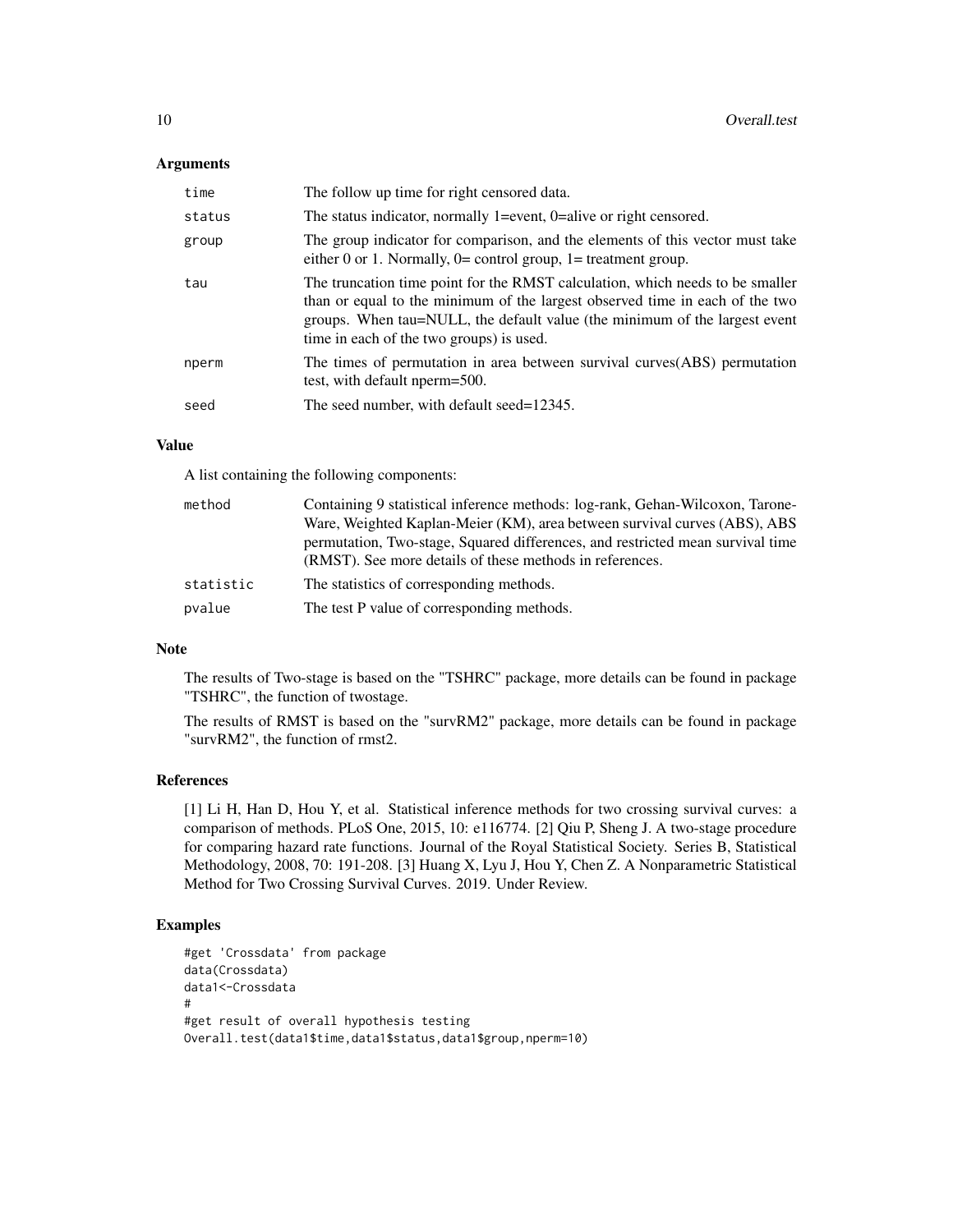<span id="page-10-0"></span>

#### Description

PHdata is a dataset from simulation, which is satisfied the proportional hazard ratio assumption.

## Usage

data(PHdata)

## Format

A data frame with 200 observations on the following 3 variables.

time The follow up time for right censored data.

status The status indicator, normally 1=event, 0=alive or right censored.

group The group indicator for comparison, 0= control group, 1= treatment group.

## Examples

data(PHdata)

<span id="page-10-1"></span>Short.test *Statistical Inference Methods for Testing Before a Specified Time Point*

## Description

A function used to produce the results of statistical inference methods for testing the difference before a specified time point.

#### Usage

```
Short.test(time,status,group,t0)
```
## Arguments

| time   | The follow up time for right censored data.                                                                                                         |
|--------|-----------------------------------------------------------------------------------------------------------------------------------------------------|
| status | The status indicator, normally 1=event, $0$ =alive or right censored.                                                                               |
| group  | The group indicator for comparison, and the elements of this vector must take<br>either 0 or 1. Normally, $0=$ control group, $1=$ treatment group. |
| t0     | The cut-point time, which should larger than the minimum of non-censored time<br>and also less than the maximum of all survival time.               |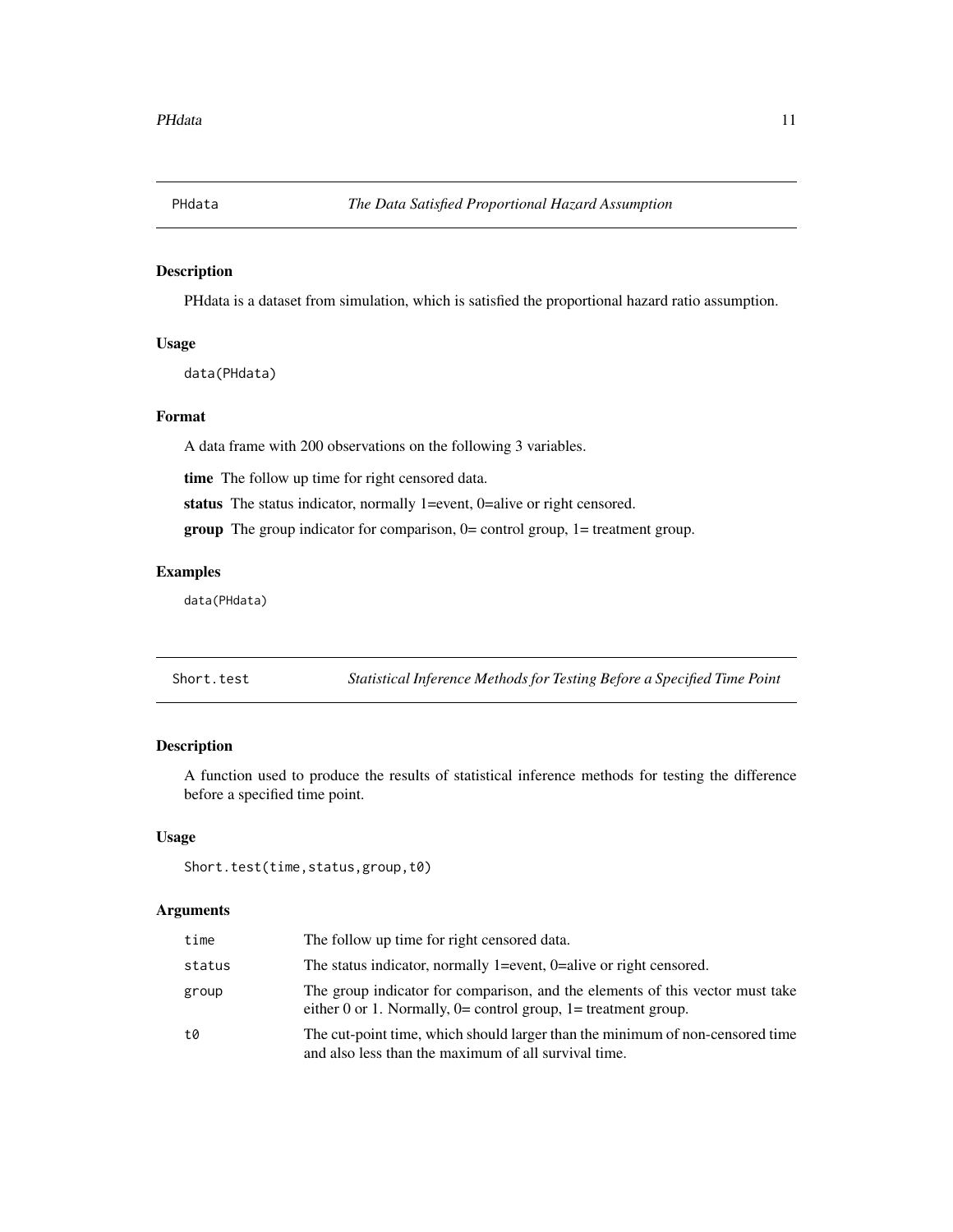<span id="page-11-0"></span>A list containing the following components:

| method    | Containing 2 types of statistical inference methods: partial Weighted Kaplan-<br>Meier and partial log-rank. |
|-----------|--------------------------------------------------------------------------------------------------------------|
| t0        | The prespecified cut-point time.                                                                             |
| statistic | The statistics of corresponding methods.                                                                     |
| pvalue    | The test P value of corresponding methods.                                                                   |

#### Note

The partial Weighted Kaplan-Meier method and partial log-rank method are different from the Weighted Kaplan-Meier method and the log-rank method in overall.test. Here, the "partial" means let all observations right censored at the cut-point time t0.

## See Also

[crosspoint](#page-1-1),[Long.test](#page-7-1)

## Examples

```
#get 'Crossdata' from package
data(Crossdata)
data1<-Crossdata
#
#get cross point
crosspoint(data1$time,data1$status,data1$group)
#two survival curves crossing at 1.72832 years
#
#get the result before cross point (t0=1.73)
Short.test(data1$time,data1$status,data1$group,t0=1.73)
```
<span id="page-11-1"></span>Survival.plot *Plot for Cumulative Survival Function*

## Description

A function used to plot the survival curves.

#### Usage

```
Survival.plot(time,status,group,col=c(1,4),lwd=c(1,1),lty=c(1,1)
              ,lab.x="",lab.y="",legend=FALSE
              ,local.x=NULL,local.y=NULL,legend.0="",legend.1="")
```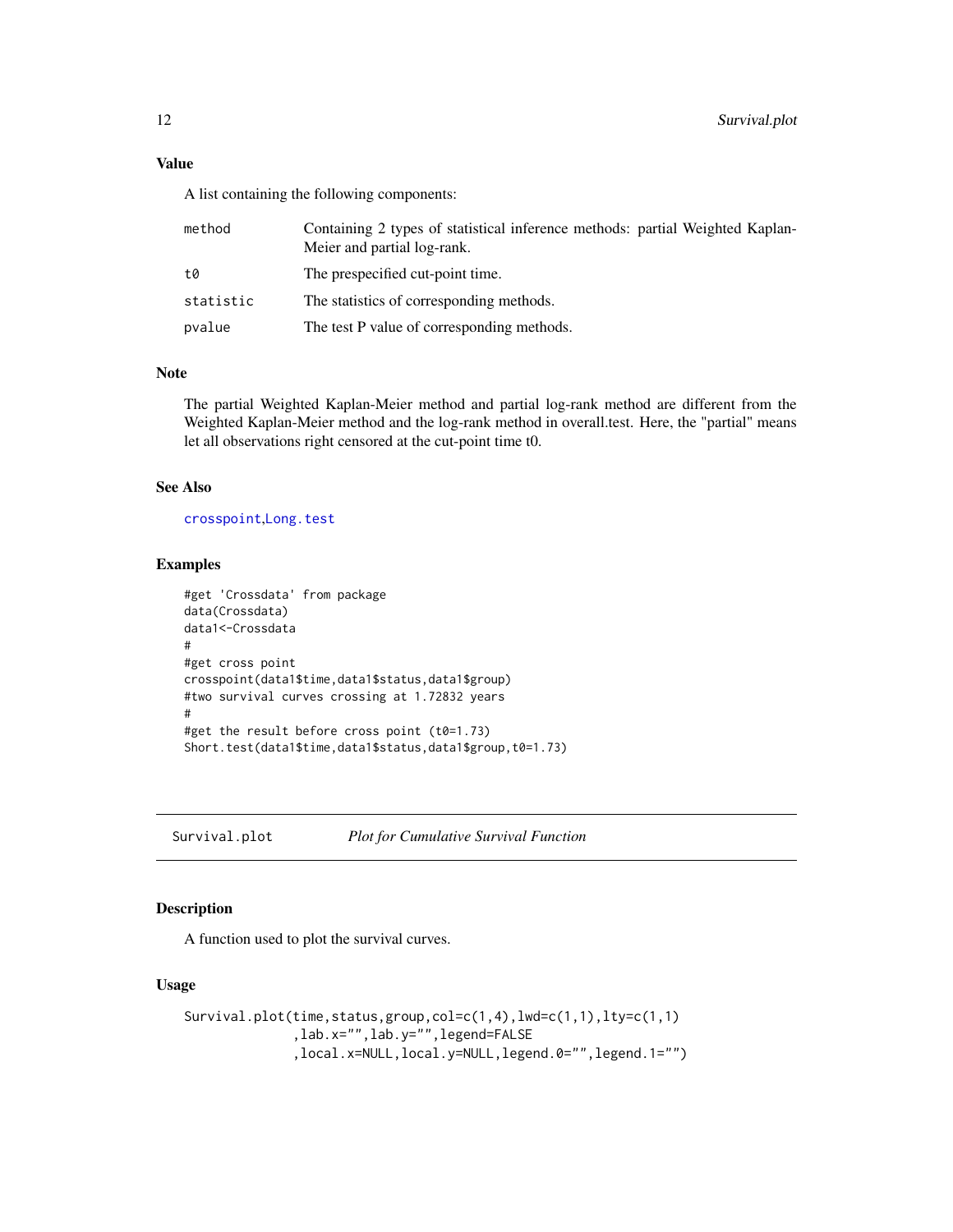## <span id="page-12-0"></span>Survival.plot 13

#### Arguments

| time     | The follow up time for right censored data.                                                                                                           |
|----------|-------------------------------------------------------------------------------------------------------------------------------------------------------|
| status   | The status indicator, normally 1=event, $0$ =alive or right censored.                                                                                 |
| group    | The group indicator for comparison, and the elements of this vector must take<br>either $0$ or 1. Normally, $0=$ control group, $1=$ treatment group. |
| col      | A vector of integers specifying colors for each group. The default value is $c(1,4)$ .                                                                |
| lwd      | A vector of numeric values for line widths. The default value is $c(1,1)$ .                                                                           |
| lty      | A vector of integers specifying line types for each curve. The default value is<br>$c(1,1)$ .                                                         |
| lab.x    | Label given to the x-axis.                                                                                                                            |
| lab.y    | Label given to the y-axis.                                                                                                                            |
| legend   | An indicator variable for adding a legend. If it is present this implies leg-<br>end=FALSE.                                                           |
| local.x  | Changed the x-axis scale for the legend if legend=TRUE.                                                                                               |
| local.y  | Changed the y-axis scale for adding a legend if legend=TRUE.                                                                                          |
| legend.0 | Label given to the control group if legend=TRUE.                                                                                                      |
| legend.1 | Label given to the treatment group if legend=TRUE.                                                                                                    |

## Value

None

## Note

Survival.plot is based on the survival package, more details can be found in package "survival", the function of plot.survfit.

## See Also

[Cumhazard.plot](#page-2-1),[Hazard.plot](#page-6-1)

```
#get 'Crossdata' from package
data(Crossdata)
data1<-Crossdata
#
#get survival plot
Survival.plot(data1$time, data1$status, data1$group, lab.x = "Time", lab.y = "Survival"
              , col = c(1, 4), lwd = c(3, 3), lty = c(1, 1), legend = TRUE, local.x = 2.5, local.y = 1, legend.0 = "group0", legend.1 = "group1")
```